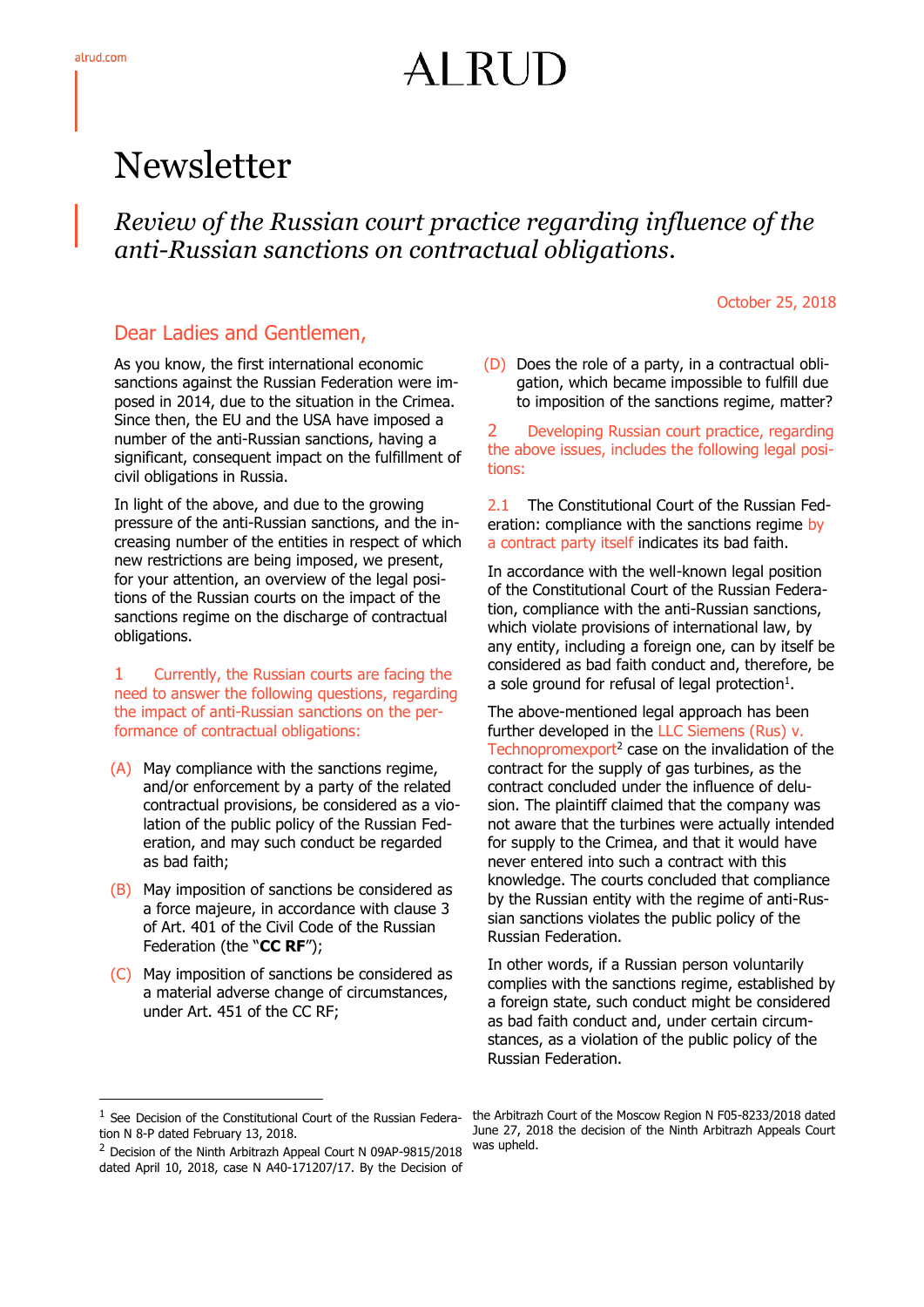2.2 The Supreme Court of the Russian Federation: compliance with the sanctions regime by a third party may be considered as a force majeure circumstance, or a material adverse change for a contracting party that engages such a third party (sub-contractor) to perform a contract.

2.2.1 Imposition of the sanctions may be considered as a force majeure (Subsection 3 of the Art. 401 CC RF) in case the performance of contractual obligations becomes impossible for a contracting party, due to compliance with the sanctions regime by the third parties.

For example, in Ministry of Defense y Zvezdochka<sup>3</sup> case, the courts dismissed the Ministry's claims arising from a state procurement contract, since the defendant's failure to fulfill its obligations was directly caused by the repudiation of respondent's foreign contractors, which refused to supply certain items, due to imposition of the EU sanctions against Russia. At the same time, the courts noted that the causal link between the imposition of the sanctions and the impossibility to discharge an obligation should be direct.

Similarly, in the Keleanz Medical v VTC<sup>4</sup>, the courts concluded that, if the imposition of anti-Russian sanctions resulted in impossibility to supply equipment to the Russian dealer (seller under the contract) by its foreign manufacturer, such sanctions may be considered as a force majeure for a contracting party.

2.2.2 Similarly, imposition of the sanctions may be considered as a material adverse change of circumstances (Art. 451 CC RF), if the fulfillment of the contractual obligation became impossible because of the compliance with sanctions regime by third parties.

In Ministry of Defense v Vector<sup>5</sup> case, the courts recognized, as a material adverse change, the imposition of the economic sanctions by the EU and the United States, as the result of which it became impossible to supply the Russian entity with integrated circuits produced in the USA.

2.2.3 At the same time, Russian courts are not inclined to consider the sanctions regime, as the result of which a person is forced to take measures to restructure its business, as a material adverse change.

-

For example, in  $VTB$  v Bikmaeva $<sup>6</sup>$  case, the court</sup> pointed out that, if a demand to terminate the contract is caused by imposition of the sanctions entailing significant losses for the entity and consecutive the need to optimize the business, Article 451 of the CC RF shall not apply, since such influence of the sanctions regime is an ordinary business risk.

#### 3 Conclusions

3.1 Thus, the developing judicial practice identifies the difference between situations in which the contractual party itself complies with the sanctions regime, and when the parties are deprived of the opportunity to fulfill the obligation, due to such compliance by the third parties:

(A) Imposition of the sanctions may be considered as a force majeure, or a material adverse change for an entity, which cannot fulfill an obligation, as the result of compliance with the anti-Russian sanctions by third parties (foreign). For this conclusion, there should be a direct causal link between the imposition of the sanctions and impossibility in the fulfillment of the contractual obligations, while an indirect impact of the sanctions regime is not enough.

At the same time, we believe that the possibility of applying clause 3 of the Art. 401 and the Art. 451 of the CC RF to a larger extent depends on the factual circumstances of a particular case, including the nature of the contractual obligation, whether it is possible to replace a supplier, or purchase similar goods from it, the jurisdiction of the parties, and so on.

(B) With reference to the legal position of the Russian Constitutional Court, the Russian entity's own compliance with the sanctions regime may be considered by the Russian courts as a bad faith conduct, violating the public policy of the Russian Federation.

3.2 At the same time the courts still have to answer the question about the possibility for the parties to include, into contracts, conditions allowing enforcement of certain rights under a contract, depending on the occurrence of certain circum-



<sup>&</sup>lt;sup>3</sup> See Decision of the Arbitrazh Court of the Moscow Region N F05-21409/2017 dated February 20, 2018, case N A40-39224 / 2017. By the Ruling of the Supreme Court of the Russian Federation N 305-ES18-7696 dated June 22, 2013, the transfer of case N A40- 39224/2017 to the Judicial Board for Economic Disputes of the Supreme Court of the Russian Federation for review of this decision by way of cassation was dismissed.

<sup>4</sup> See Ruling of the Supreme Court of the Russian Federation N 307-ES18-11373 dated August 20, 2018 case N А56-89542/2016. <sup>5</sup> Decision of the Ninth Arbitrazh appeal court N 09АП-25167/2018 dated June 26, 2018, case N А40-221653/17.

Ruling of the Supreme Court of the Russian Federation N 301-ES16-18586 dated May 23, 2017.